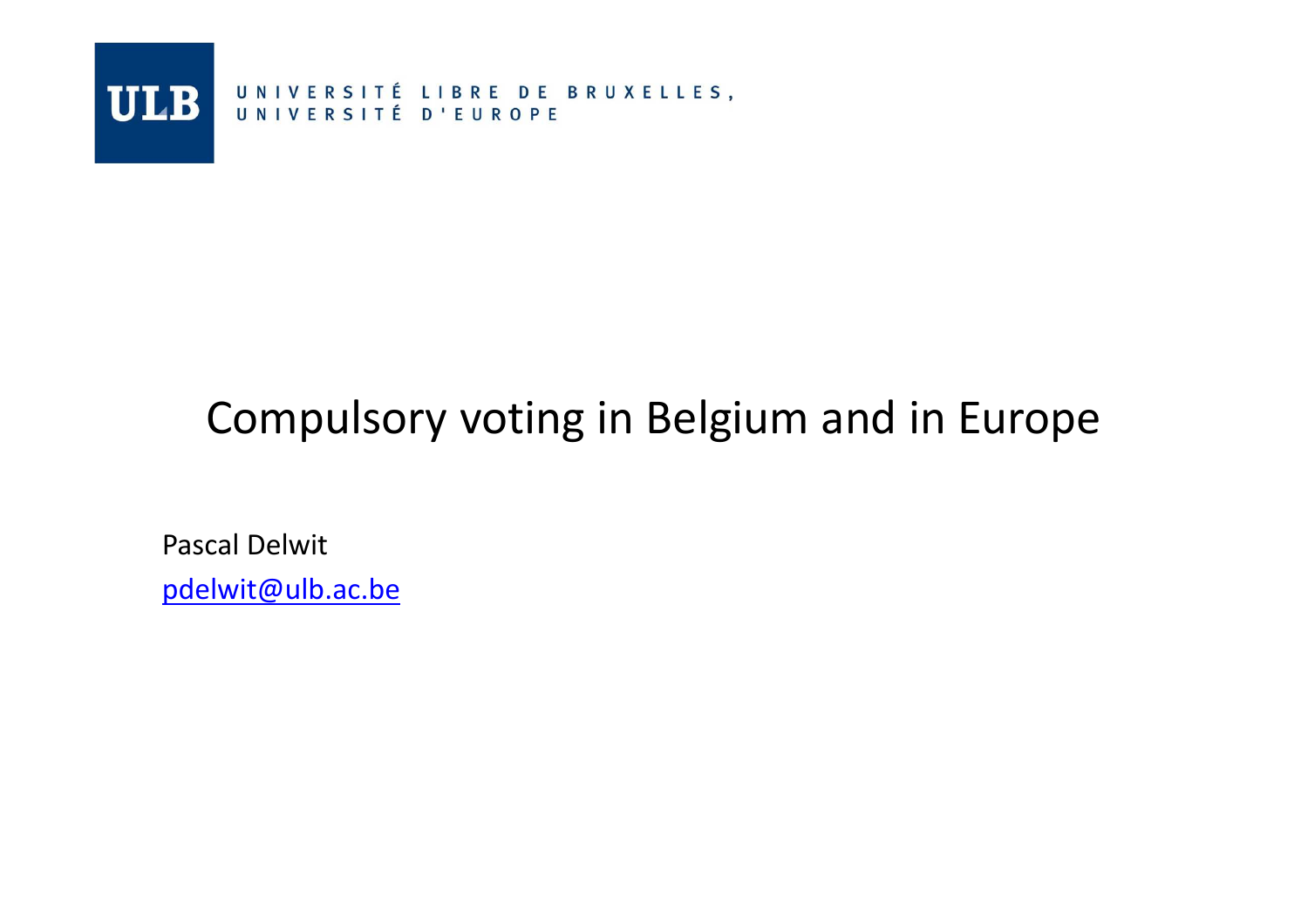## European countries with compulsory voting

- Belgium
- The Netherlands until 1970
- Luxemburg (under 75 years old)
- Cyprus
- $\bullet$ Greece
- A small debate about Italy (IDEA)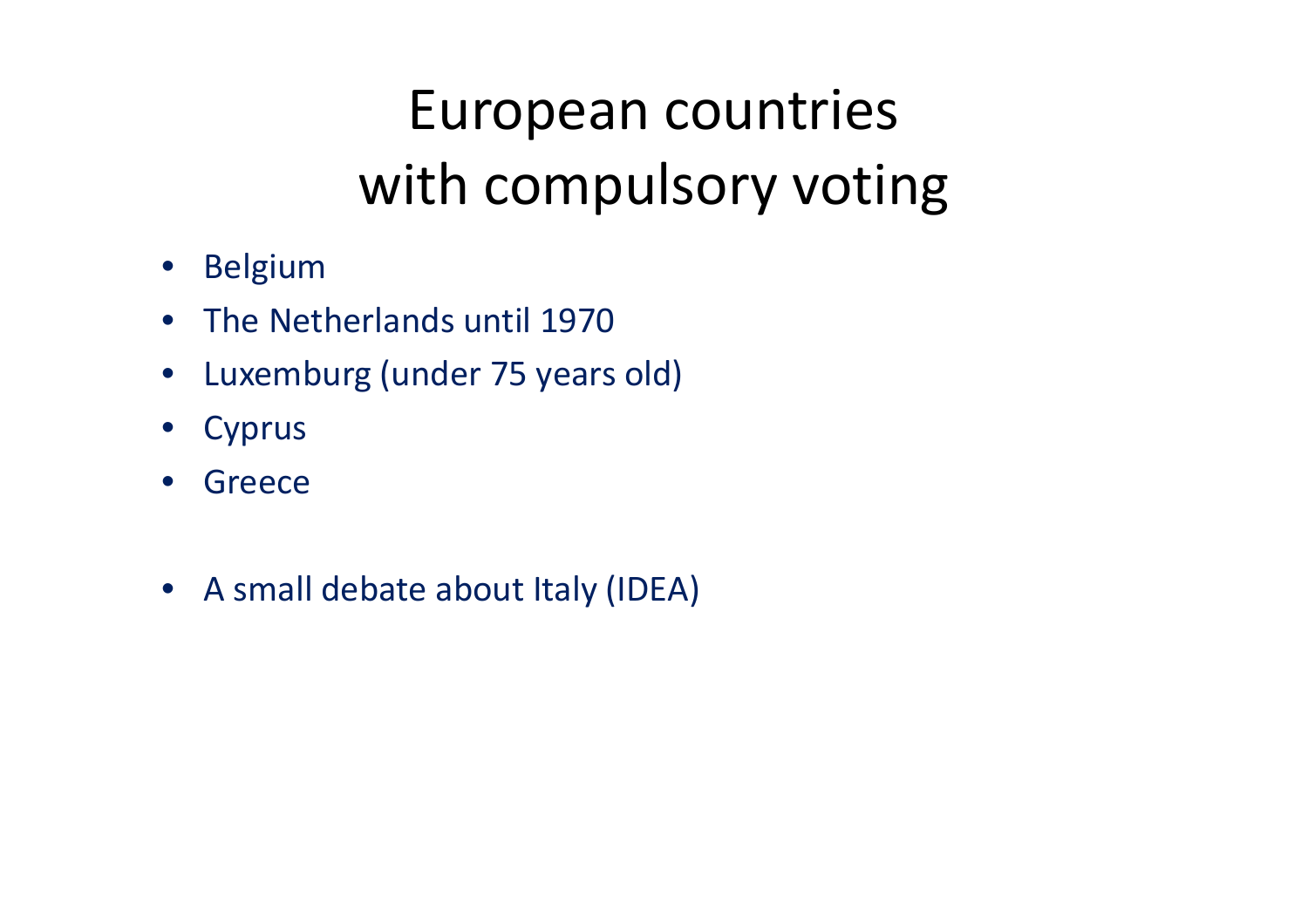### Does the compulsory voting have an impact on turnout in European Countries?

35 countries taken into account (with several waves of democratization)Average Rate for elections held during a decade

Elections with compulsory voting in green boldIn red bold : worse turnout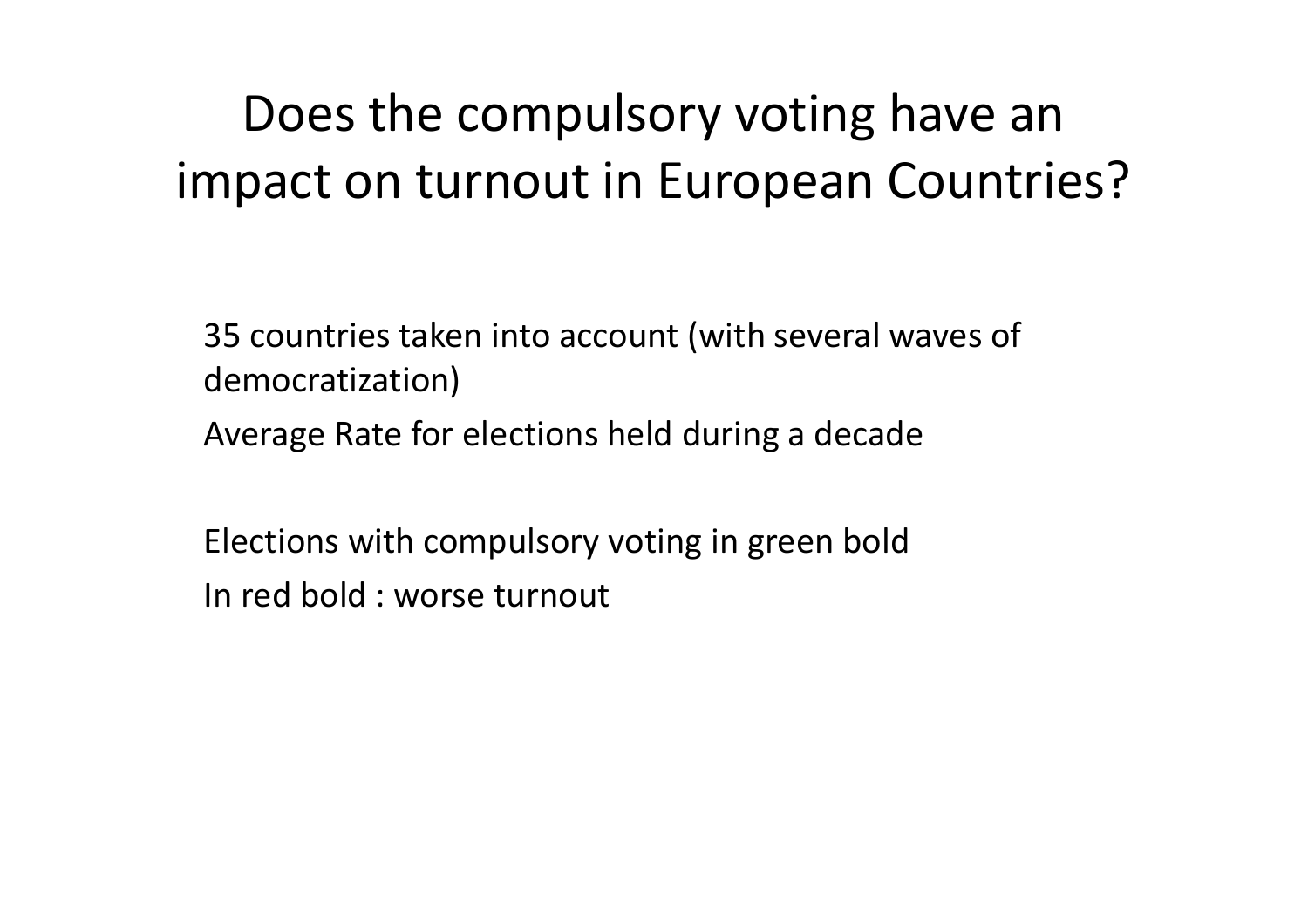|                    | 1940s | 1950s | 1960s | 1970s | 1980s | 1990s | 2000s |
|--------------------|-------|-------|-------|-------|-------|-------|-------|
| Malta              | 75,44 | 78,05 | 90,25 | 94,07 | 95,29 | 96,19 | 95,06 |
| <b>Belgium</b>     | 93,07 | 93,15 | 91,31 | 92,97 | 95,62 | 91,47 | 91,35 |
| <b>Luxembourg</b>  | 91,63 | 92,15 | 89,56 | 89,49 | 88,10 | 87,39 | 91,24 |
| <b>Cyprus</b>      |       |       |       | 80,65 | 95,15 | 91,94 | 90,33 |
| Denmark            | 86,03 | 81,77 | 87,37 | 87,51 | 86,04 | 84,35 | 86,09 |
| Iceland            | 88,30 | 90,75 | 91,26 | 90,34 | 89,40 | 87,17 | 85,42 |
| Sweden             | 77,56 | 78,70 | 86,42 | 90,42 | 89,06 | 84,96 | 82,60 |
| Austria            | 95,70 | 95,32 | 93,79 | 92,34 | 91,51 | 83,59 | 80,46 |
| The<br>Netherlands | 93,40 | 95,36 | 95,04 | 84,73 | 83,45 | 76,04 | 79,82 |
| Italy              | 90,68 | 93,79 | 92,83 | 92,25 | 89,77 | 85,38 | 79,36 |
| Norway             | 79,33 | 78,82 | 82,83 | 81,59 | 83,07 | 77,10 | 76,43 |
| Germany            | 78,49 | 86,91 | 87,05 | 90,93 | 87,30 | 79,65 | 75,83 |
| <b>Greece</b>      |       |       |       | 81,11 | 80,79 | 77,90 | 74,12 |
| Spain              |       |       |       | 72,80 | 73,20 | 76,92 | 72,77 |
| <b>Hungary</b>     |       |       |       |       |       | 63,38 | 69,18 |
| Latvia             |       |       |       |       |       | 77,90 | 68,15 |
| Finland            | 76,61 | 76,49 | 85,01 | 77,84 | 73,89 | 67,40 | 67,28 |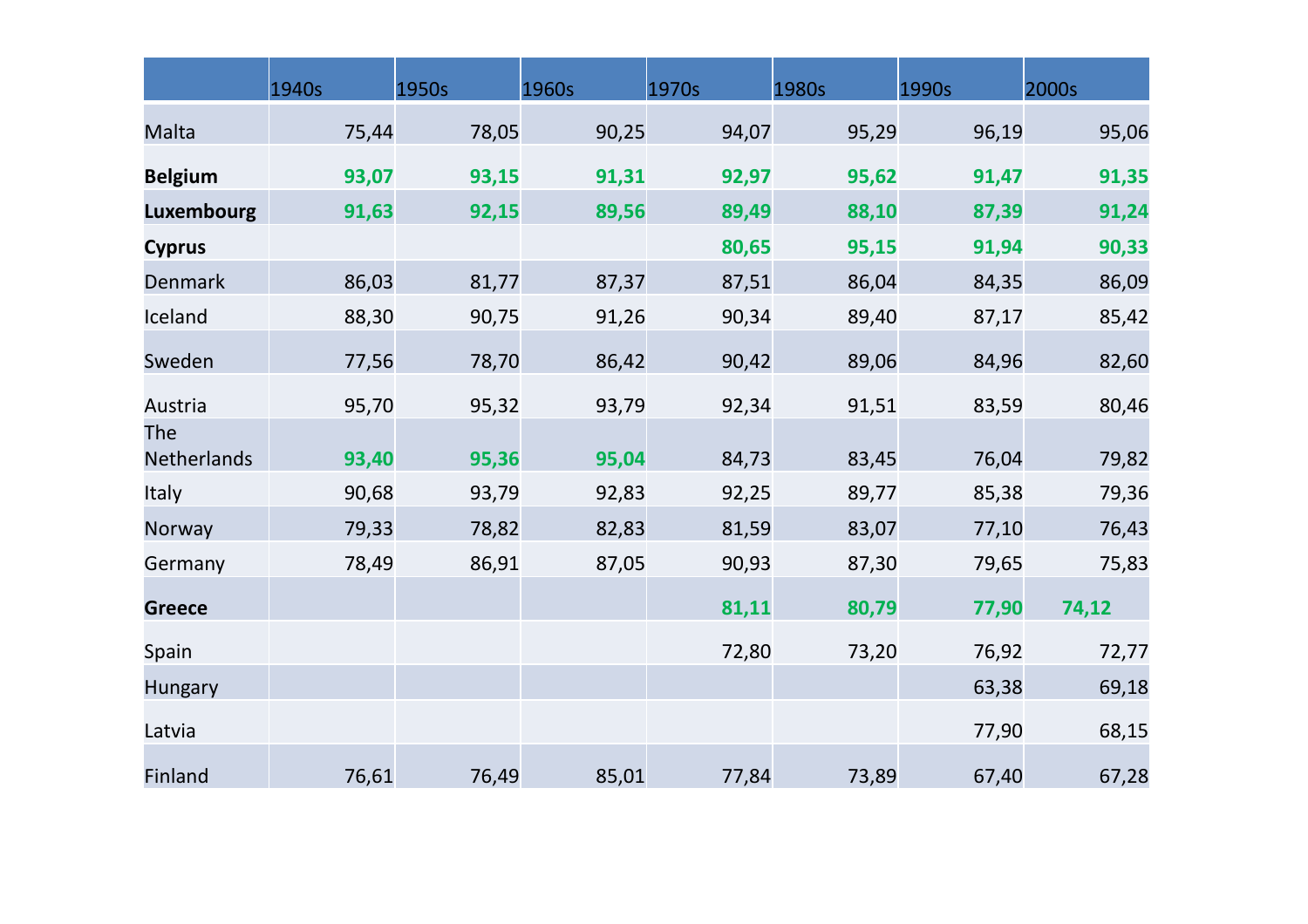|                | 1940s | 1950s | 1960s | 1970s | 1980s | 1990s | 2000s |
|----------------|-------|-------|-------|-------|-------|-------|-------|
| Montenegro     |       |       |       |       |       |       | 66,19 |
| Ireland        | 70,98 | 74,34 | 74,26 | 76,45 | 72,88 | 68,45 | 64,84 |
| Slovenia       |       |       |       |       |       | 79,57 | 64,26 |
| France         | 79,92 | 80,00 | 76,62 | 82,35 | 71,83 | 68,43 | 62,36 |
| Slovakia       |       |       |       |       |       | 79,98 | 62,27 |
| Macedonia      |       |       |       |       |       |       | 61,87 |
| Portugal       |       |       |       | 87,44 | 77,82 | 65,69 | 61,79 |
| Czech Republic |       |       |       |       |       | 82,79 | 61,25 |
| <b>Bularia</b> |       |       |       |       |       | 76,94 | 61,10 |
| Serbia         |       |       |       |       |       |       | 60,86 |
| <b>UK</b>      | 72,55 | 80,24 | 76,56 | 75,02 | 74,13 | 74,61 | 60,63 |
| Estonia        |       |       |       |       |       | 64,39 | 60,11 |
| Croatia        |       |       |       |       |       |       | 59,31 |
| Romania        |       |       |       |       |       | 79,55 | 53,08 |
| Lituania       |       |       |       |       |       | 63,97 | 51,05 |
| Albania        |       |       |       |       |       |       | 49,70 |
| Poland         |       |       |       |       |       | 48,40 | 47,04 |
| Switzerland    | 71,69 | 68,98 | 64,11 | 52,30 | 47,67 | 43,85 | 46,78 |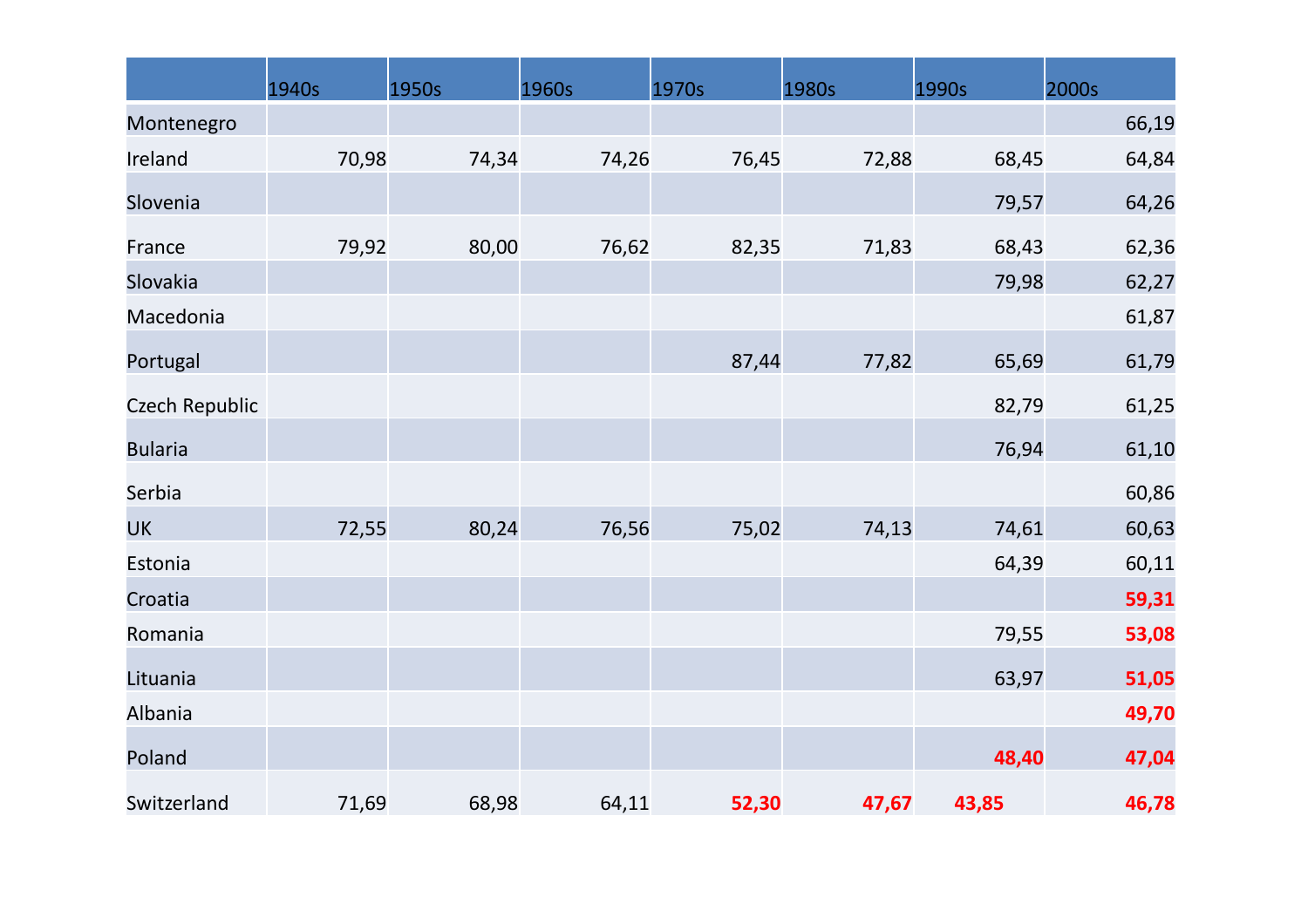- 1. Europe of the 16 : Democratic countries since 1945
- 2. Europe of the 20 includes new democratic Southerncountries
- 3. Europe of the 30 includes new ECE countries
- 4. Europe of the 35 includes some countries build from the ex-Yugoslavia

Green : turnout in countries with compulsory votingRed : turnout in countries without compulsory voting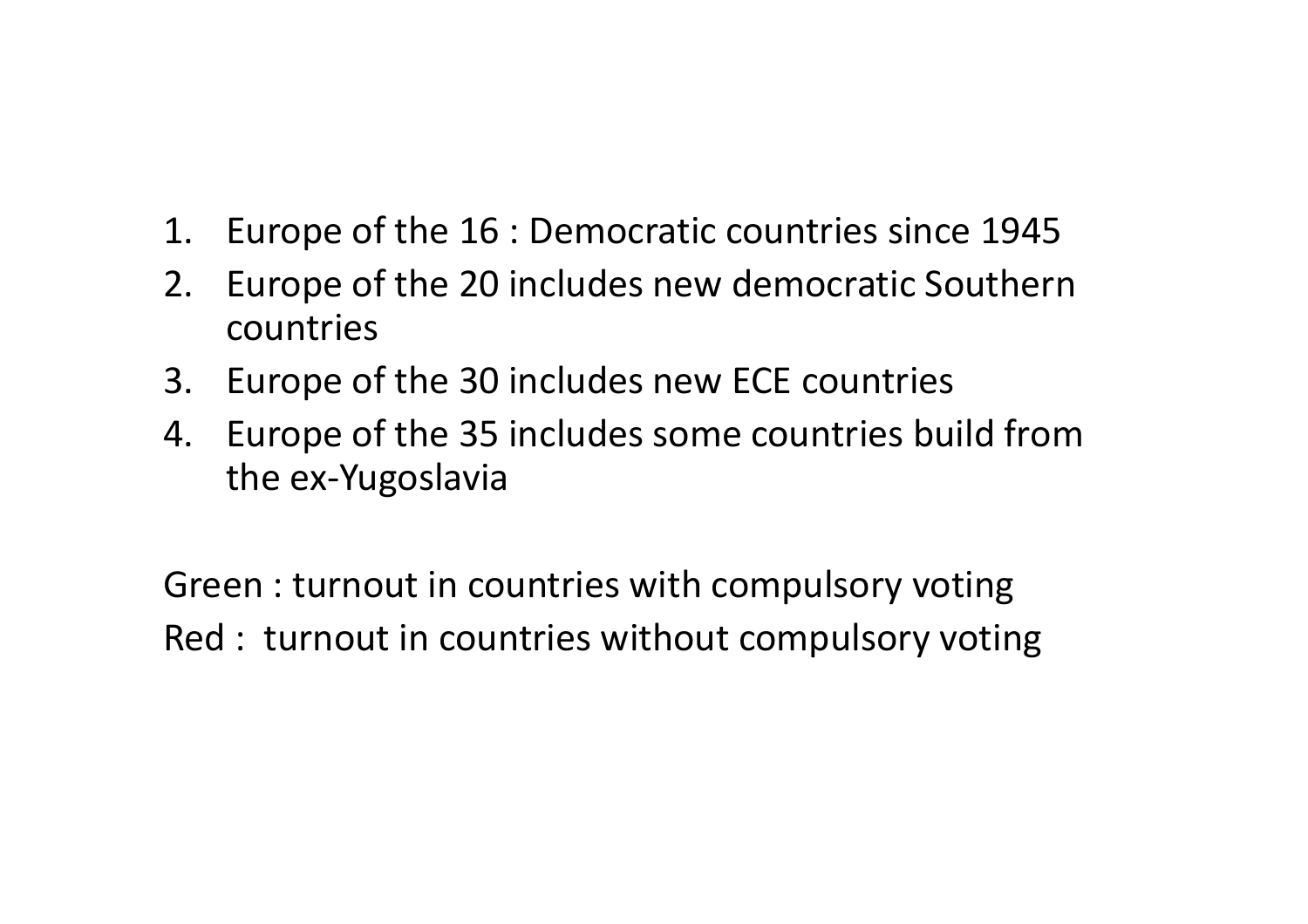|                       |                               | 1940s | 1950s | 1960s | 1970s | 1980s | 1990s | 2000s |
|-----------------------|-------------------------------|-------|-------|-------|-------|-------|-------|-------|
| Europe of sixteen     |                               | 82,52 | 84,45 | 84,39 | 84,30 | 81,69 | 78,44 | 73,23 |
|                       | <b>Without Compulsory</b>     |       |       |       |       |       |       |       |
|                       | <b>Voting</b>                 | 81,63 | 83,59 | 83,72 | 83,90 | 81,42 | 77,97 | 72,77 |
|                       | <b>With Compulsory Voting</b> | 93,23 | 94,26 | 91,97 | 92,91 | 95,47 | 91,39 | 91,35 |
| Europe of twenty      |                               |       |       |       | 83,47 | 80,48 | 77,87 | 72,84 |
|                       | <b>Without Compulsory</b>     |       |       |       |       |       |       | 72,37 |
|                       | <b>Voting</b>                 |       |       |       | 83,05 | 80,18 | 77,42 |       |
|                       | <b>With Compulsory Voting</b> |       |       |       | 90,39 | 87,09 | 84,16 | 79,25 |
| Europe of thirty      |                               |       |       |       |       |       | 75,19 | 68,81 |
|                       | <b>Without Compulsory</b>     |       |       |       |       |       |       |       |
|                       | <b>Voting</b>                 |       |       |       |       |       | 74,71 | 68,21 |
|                       | <b>With Compulsory Voting</b> |       |       |       |       |       | 84,16 | 79,25 |
| Europe of thirty-five |                               |       |       |       |       |       |       | 68,45 |
|                       | <b>Without Compulsory</b>     |       |       |       |       |       |       |       |
|                       | <b>Voting</b>                 |       |       |       |       |       |       | 67,85 |
|                       | <b>With Compulsory Voting</b> |       |       |       |       |       |       | 79,25 |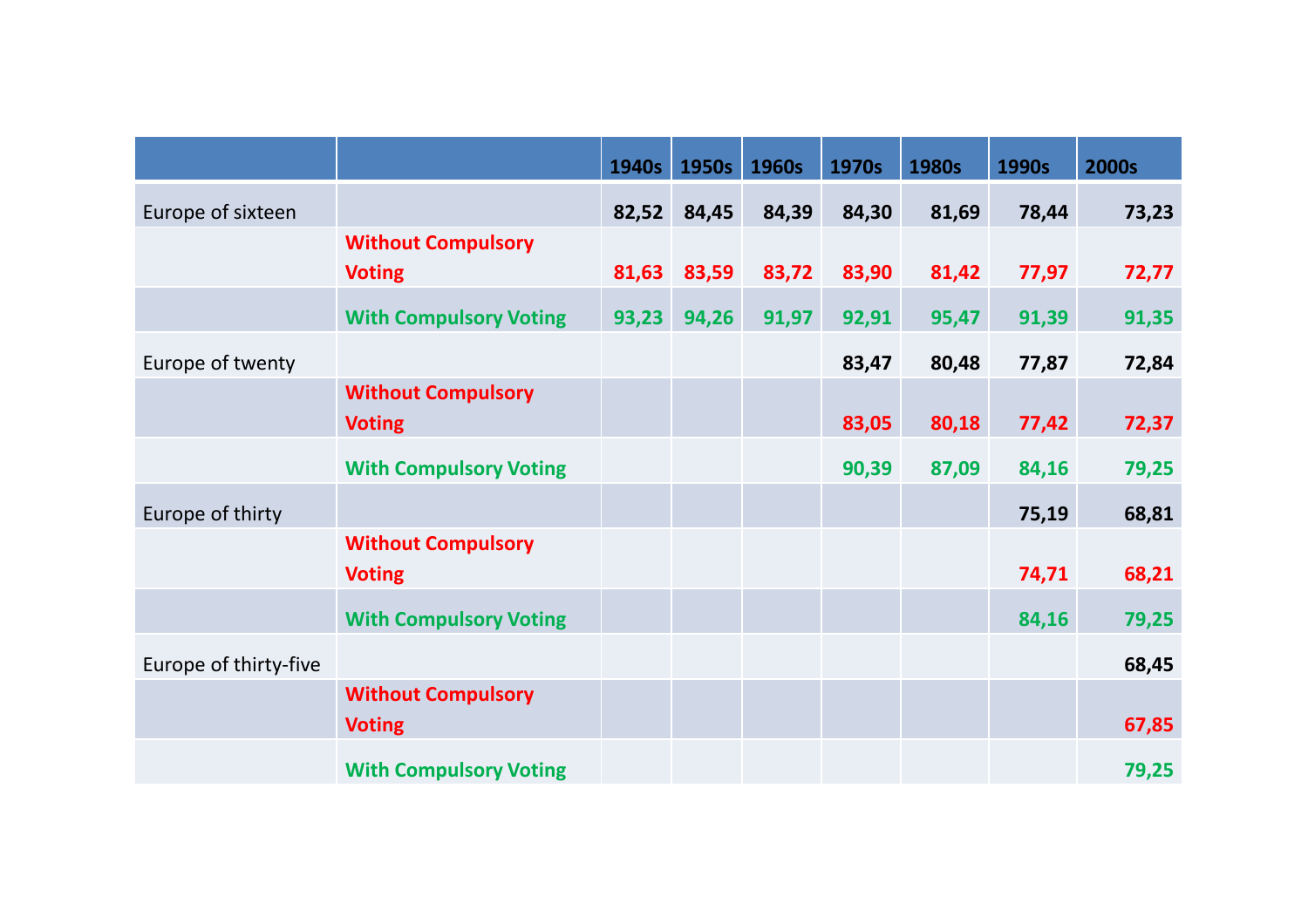In case of abolishing the compulsory voting in Belgium ?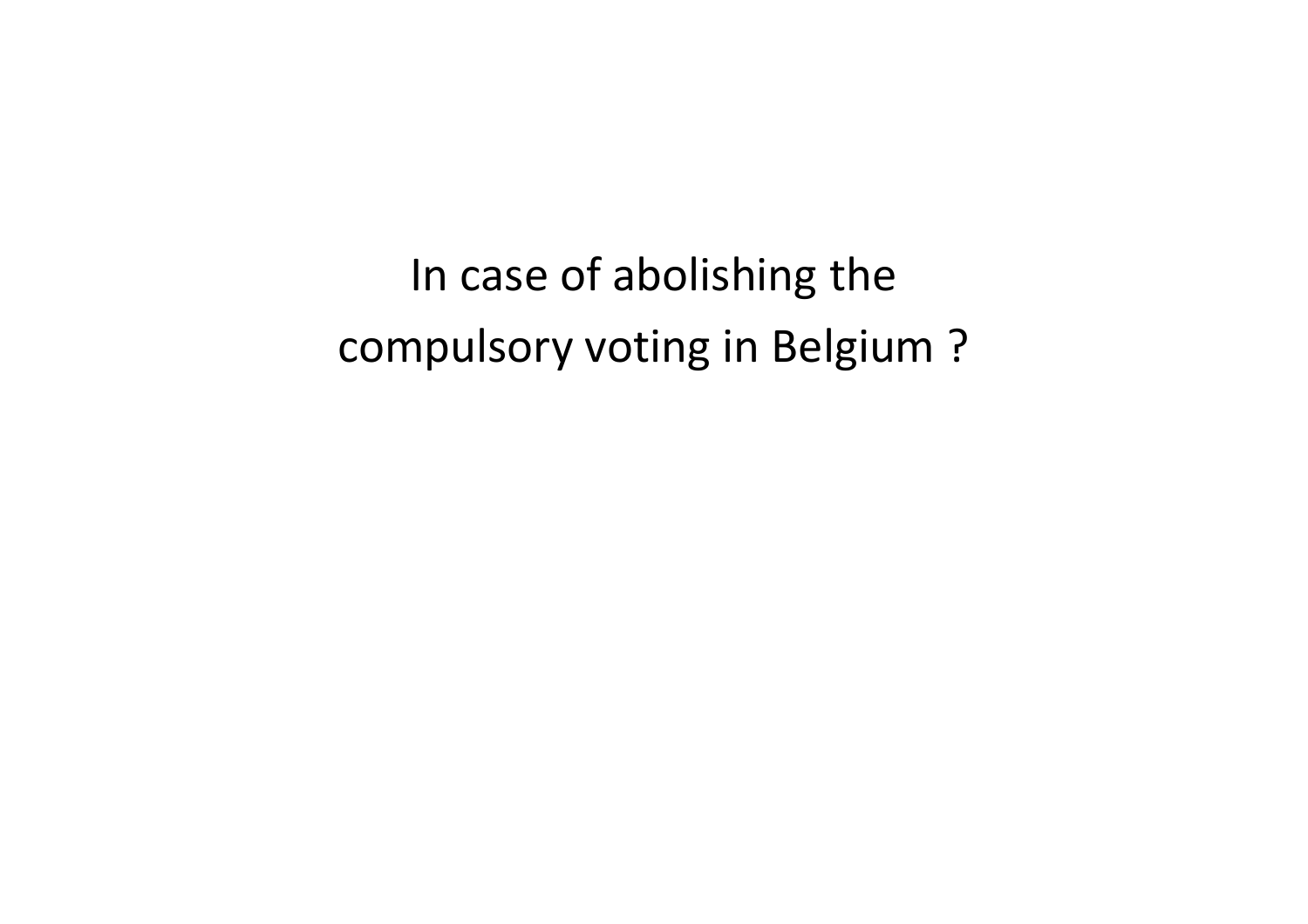#### Abolishing the compulsory vote : the case in the Netherlands in 1970Turnout Evolution

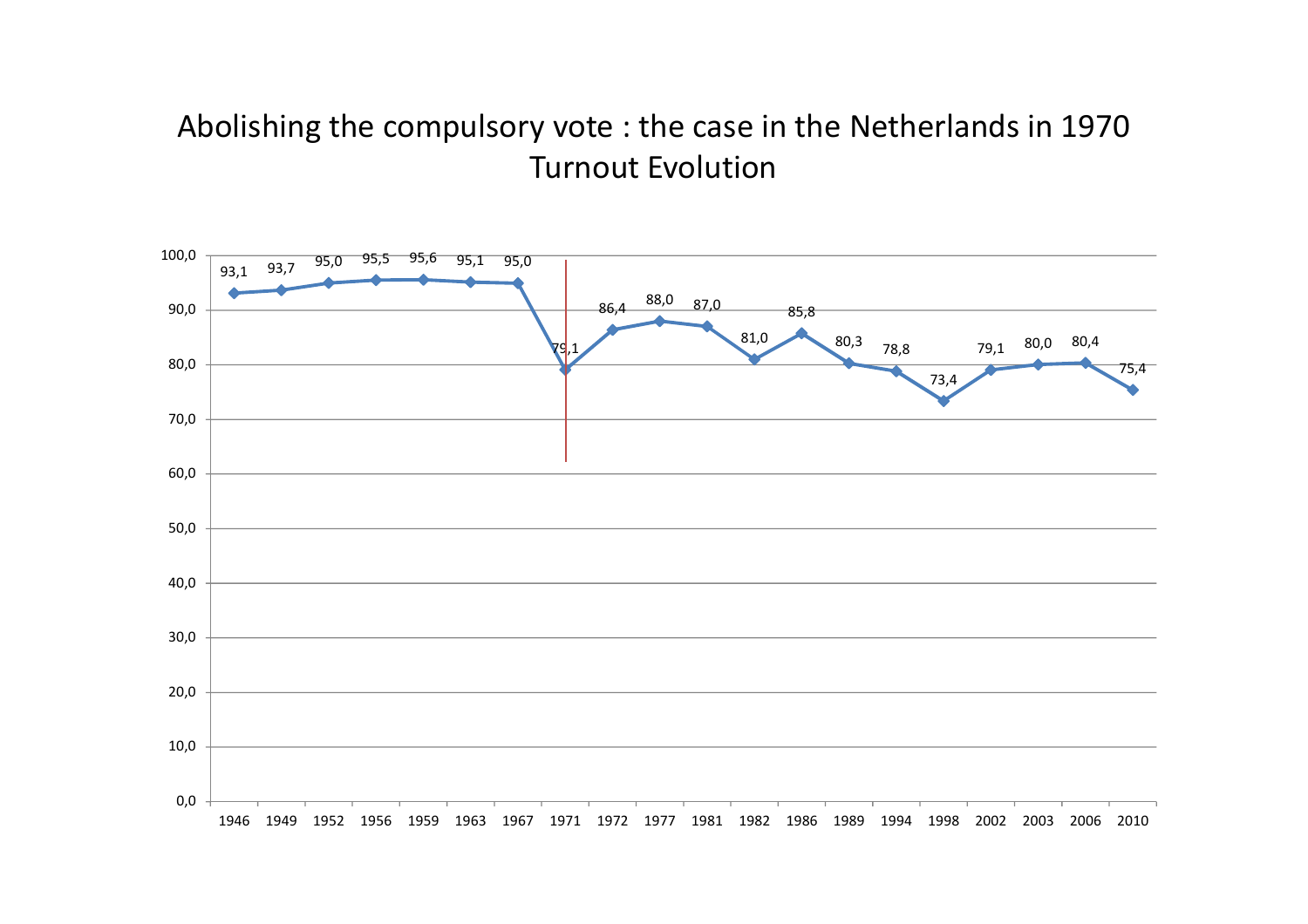## Federal Elections 2007

#### In case of the abolishment of the compulsory voting, would you go voting ?ISPO-PIOP

| <b>Always</b>    | 42,7 |
|------------------|------|
| Most of the time | 14,9 |
| Somtime          | 12,3 |
| <b>Never</b>     | 29,3 |
| Don't know       | 0,8  |
| Don't answer     | 0,1  |
| Total            | 100  |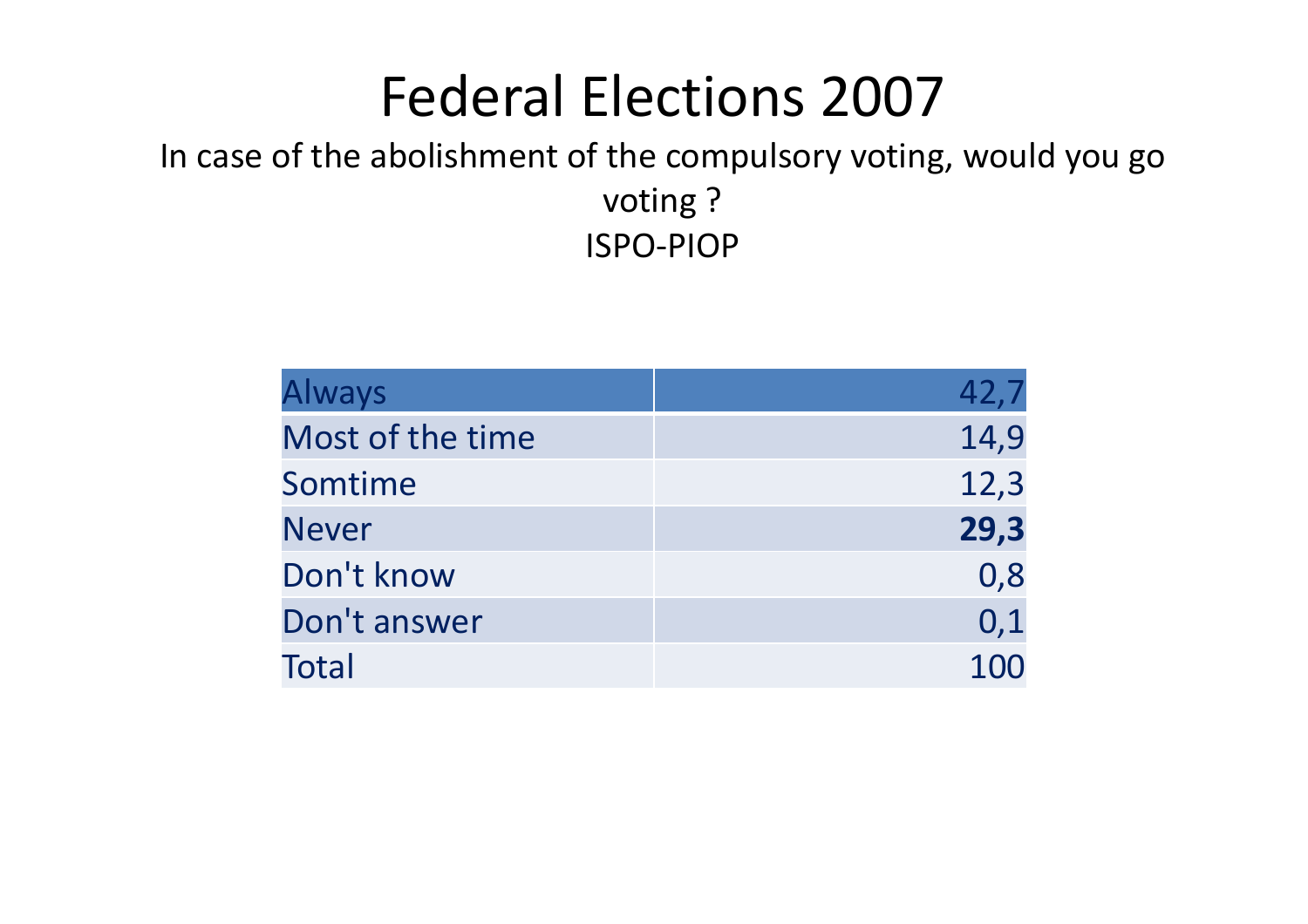# **Voters from Gent**<br>The same question

The same question

|                         | 2000 |      | 2001 2002 | 2003 | 2004 | 2005 |
|-------------------------|------|------|-----------|------|------|------|
| <b>Always</b>           | 43,5 | 48,3 | 46,9      | 46,3 | 50,5 | 52,9 |
| <b>Most of the time</b> | 17,5 | 14,2 | 16,4      | 15,2 | 15,3 | 15,7 |
| <b>Sometime</b>         | 11,9 | 10,4 | 9,9       | 11,7 | 10,5 | 10,1 |
| <b>Never</b>            | 21,6 | 20,9 | 18,9      | 20,5 | 18,0 | 16,0 |
| Don't know              | 5,5  | 5,7  | 7.6       | 6,3  |      | 5,2  |
|                         |      |      |           |      |      |      |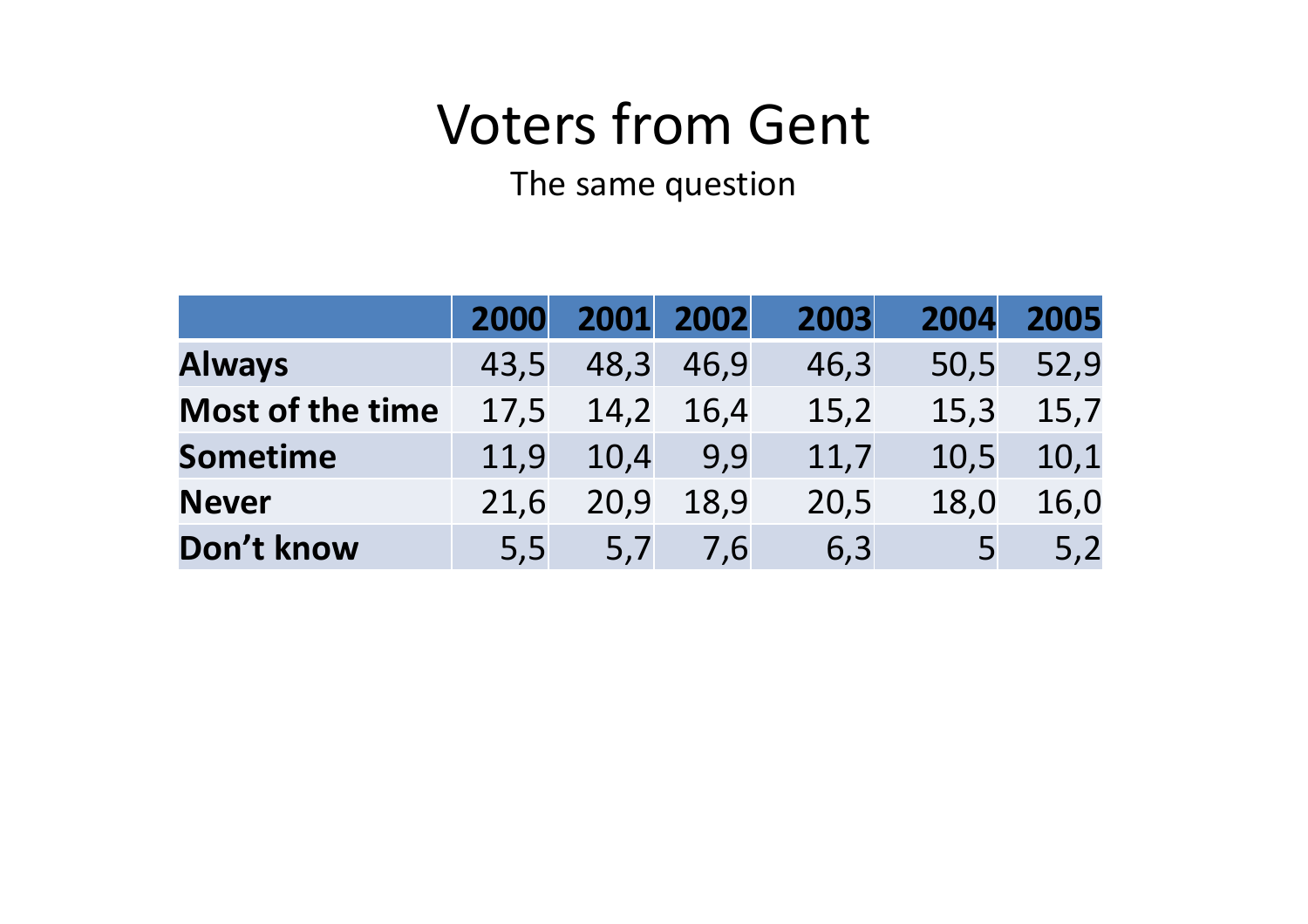## Possible impact for parties

the case of Flanders

#### ISPO

|                      |                  | Always, Most | Always &    |        |
|----------------------|------------------|--------------|-------------|--------|
|                      |                  | of the time  | Most of the |        |
|                      | <b>Vote 2007</b> | and somtime  | time        | Always |
| CD&V/N-VA            | 27,6             | 29,4         | 30,4        | 29,2   |
| <b>Open VLD</b>      | 18,5             | 20,1         | 20,1        | 20,5   |
| Sp.a-Spirit          | 15,6             | 17,4         | 17,6        | 19,6   |
| <b>Vlaams Belang</b> | 18,8             | 16,5         | 16,6        | 15,5   |
| Groen!               | 6,3              | 7,6          | 8,5         | 9,5    |
| Lijst Dedecker       | 5,7              | 4,6          | 3,9         | 3,6    |
| <b>Others</b>        |                  |              |             |        |
| White/nil            | 7,5              | 4,4          | 2,9         | 2,2    |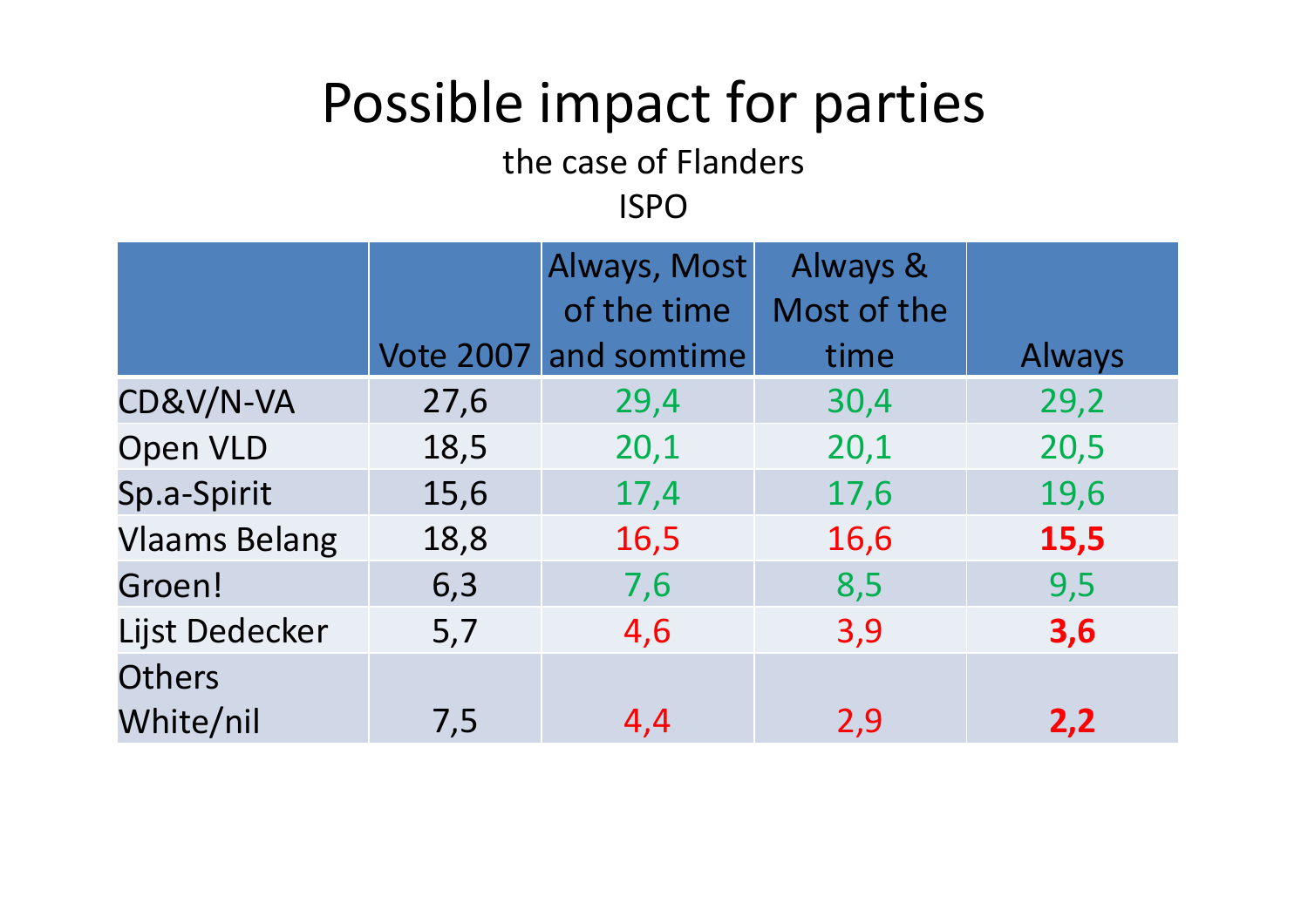# The voters' point of view in 2003

#### Gent, Brugge, Antwerpen

|                    |        | Most of |                    |              | Don't |
|--------------------|--------|---------|--------------------|--------------|-------|
|                    | Always |         | the times Sometime | <b>Never</b> | know  |
| <b>SP</b>          | 56,2%  | 13,4%   | 9,0%               | 18,0%        | 3,4%  |
| <b>VLD</b>         | 42,4%  | 17,8%   | 12,4%              | 21,7%        | 5,7%  |
| <b>VU-ID</b>       | 38,9%  | 24,1%   | 11,1%              | 16,7%        | 9,3%  |
| CD&V               | 56,7%  | 11,3%   | 10,2%              | 15,1%        | 6,7%  |
| <b>Agalev</b>      | 51,7%  | 22,8%   | 11,2%              | 8,6%         | 5,6%  |
| <b>Vlaams Blok</b> | 45,4%  | 7,7%    | 10,1%              | 31,9%        | 4,8%  |
| Others             | 34,2%  | 13,2%   | 15,8%              | 34,2%        | 2,6%  |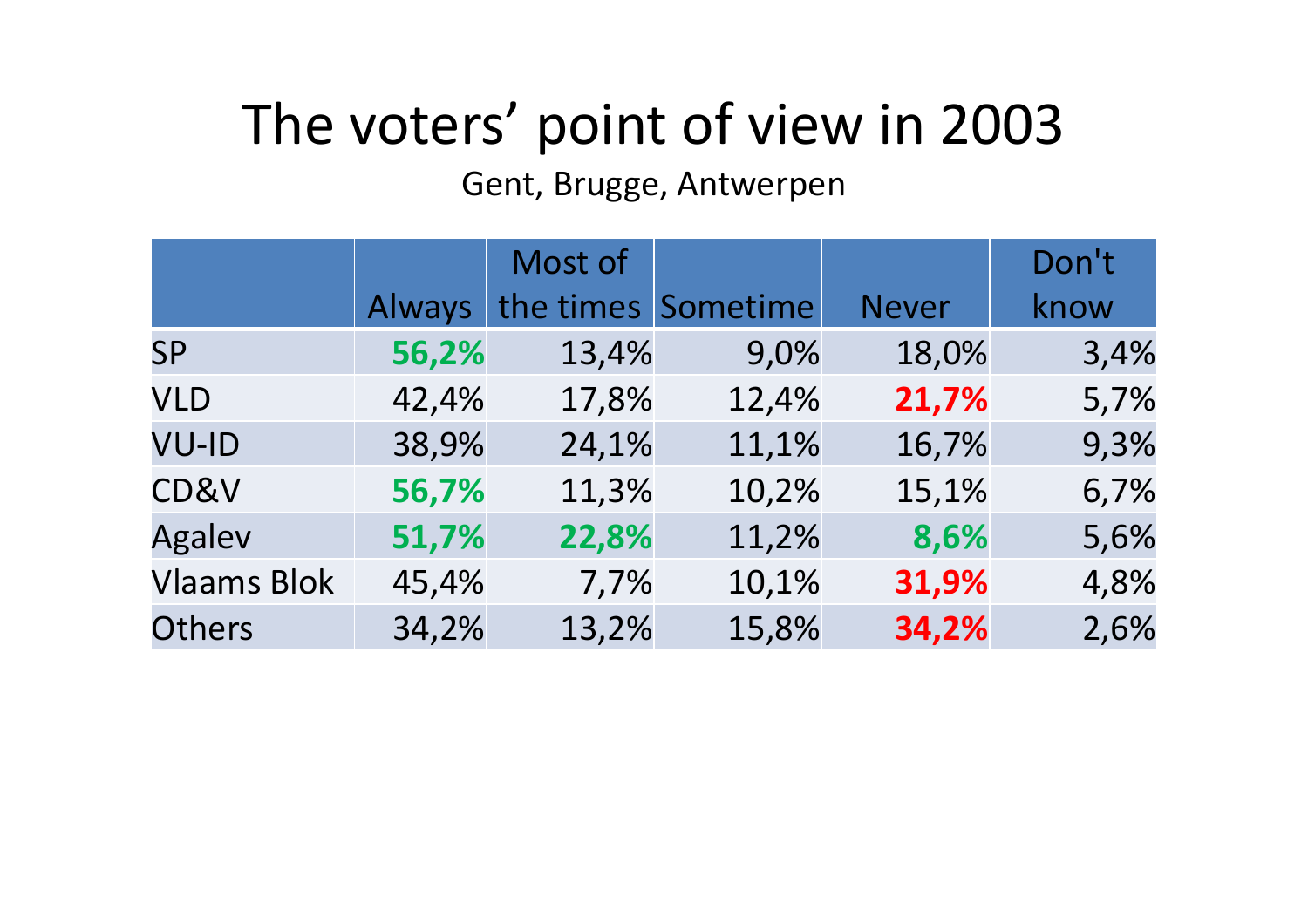### The French-speaking parties Voters who would always go voting in the party electorate PIOP-ISPO

|              | 2003 | 1999   |        |
|--------------|------|--------|--------|
| <b>PS</b>    |      | 45,30% | 59,00% |
| <b>MR</b>    |      | 52,20% | 57,70% |
| <b>CDH</b>   |      | 57,10% | 71,30% |
| <b>Ecolo</b> |      | 61,90% | 57,60% |
| <b>Total</b> |      |        |        |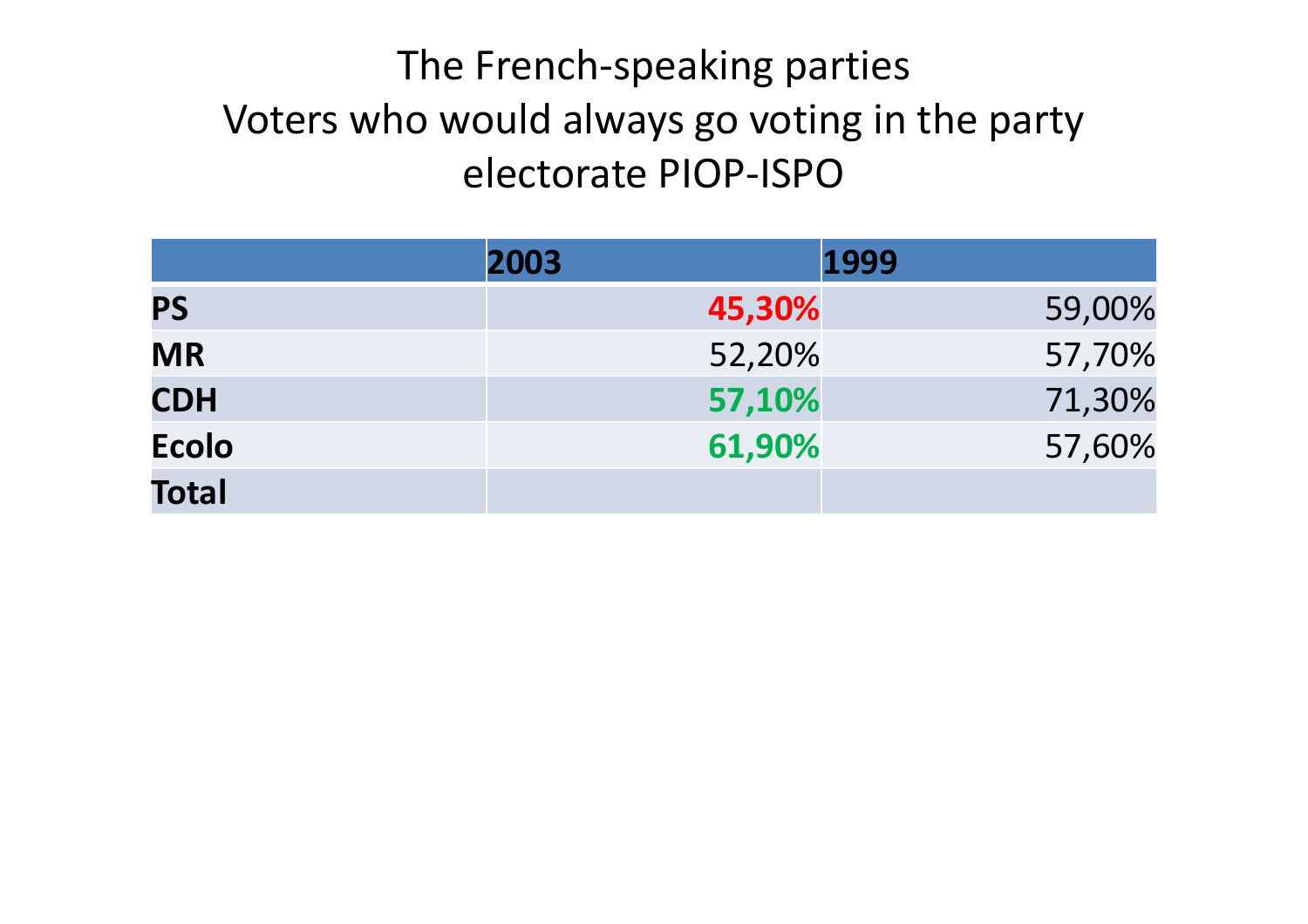# Why ?

At least three main possible answers

- **1. Protest voters** would stop to vote  $\rightarrow$  decreasing result for<br>parties benefiting of protest votes (depends from one parties benefiting of protest votes (depends from one election to another !!!)
- 2. Usually, voters with a **weak level of diploma** tend to vote **less** than voters with a high level of diploma : From this point of view Greens and Liberals are always presented as possible winners of the suppression of the compulsory voting.
- 3. Some party voters **are encouraged** to vote by civil society organisations : CD&V voters (Church, Christian organisations, …)